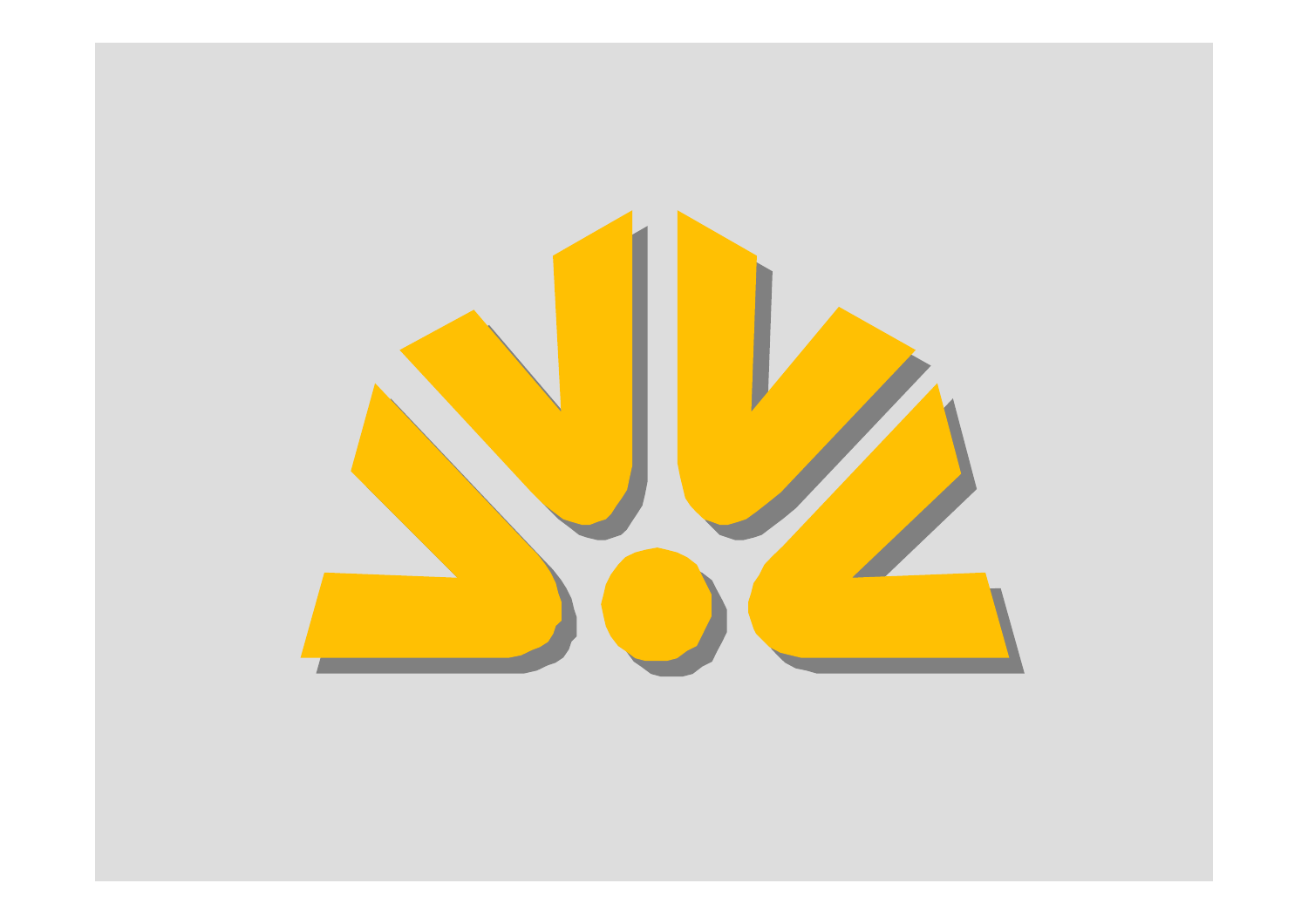**Generali Group and Commerzbank: A new dimension in bancassurance**

Access to each other's customer base: AMB has 13.5m policyholders, Commerzbank AG has 3.7m clients

- $\rightarrow$  Banking centres to be set up at insurance agencies
- $\rightarrow$  Specialists for insurance and home-loan savings schemes deployed in Commerzbank branches



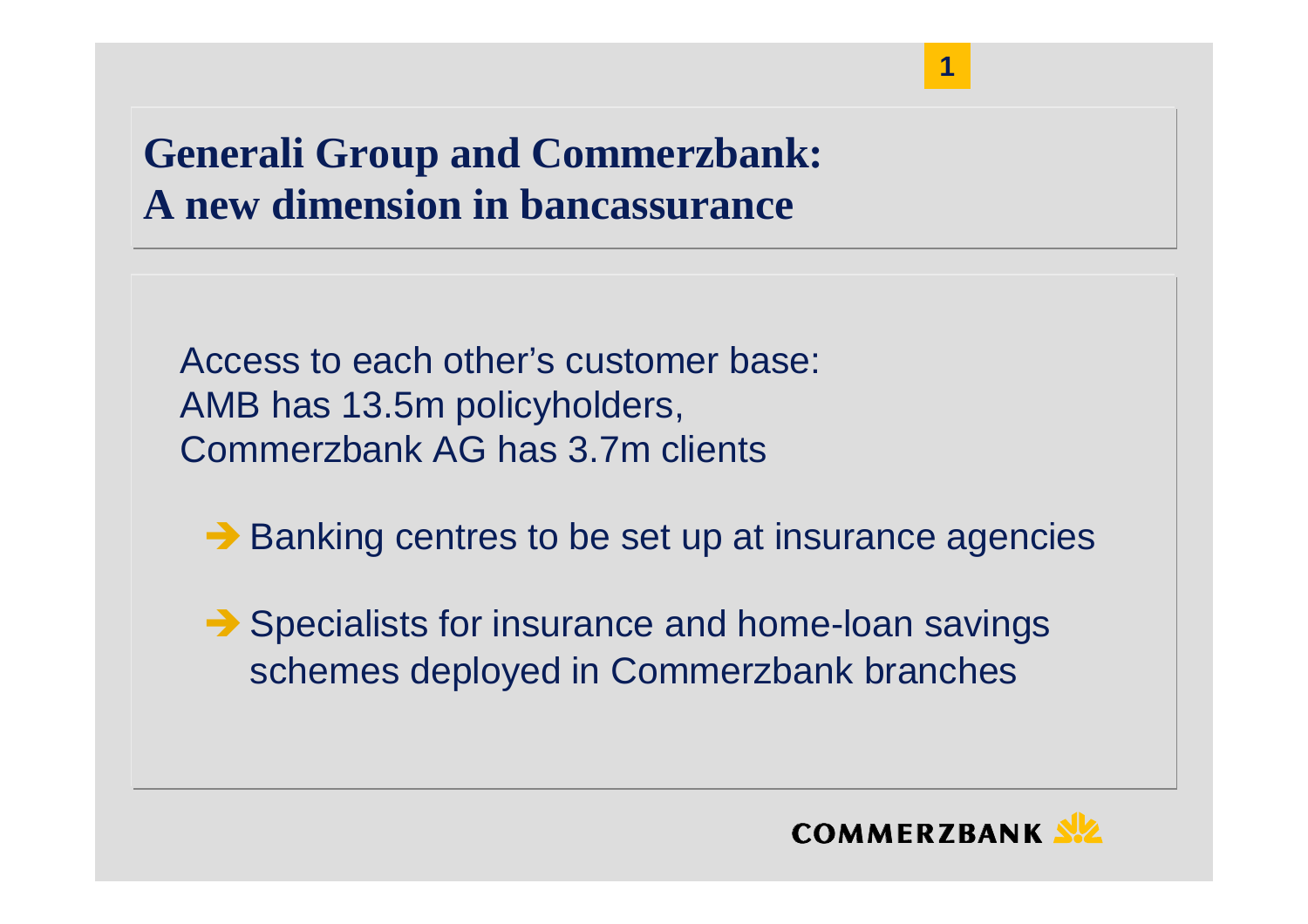### **Business plan for bancassurance** Pre-tax profit in euro m



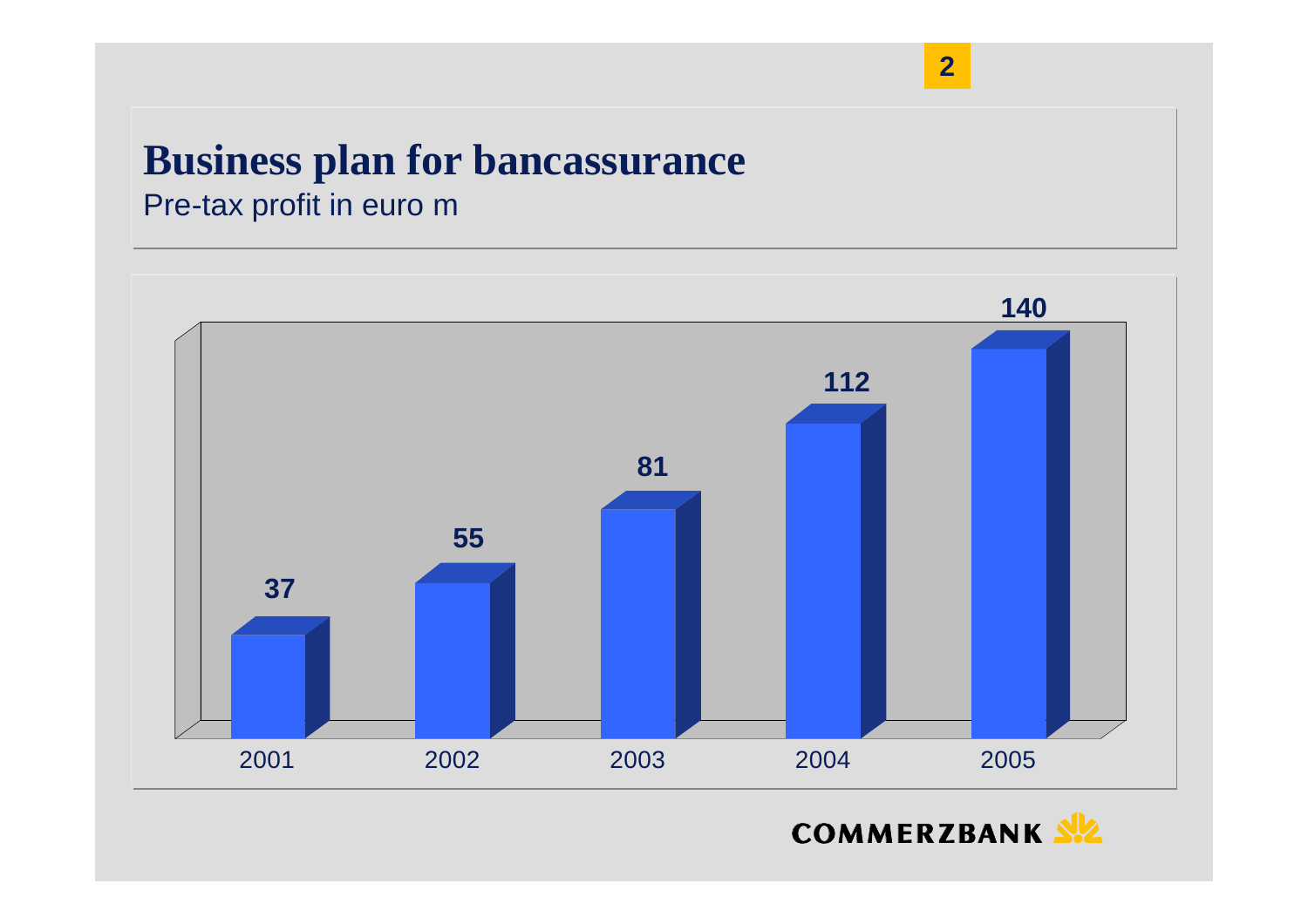

## **Commerzbank and Generali Group: Further plans**

- ◆ Cooperation on company schemes and private provision for old age
- $\blacklozenge$  Possibility of joint acquisitions in asset management
- $\blacklozenge$  New joint activities in international private banking
- $\blacklozenge$  Joint venture being worked out in private equity area

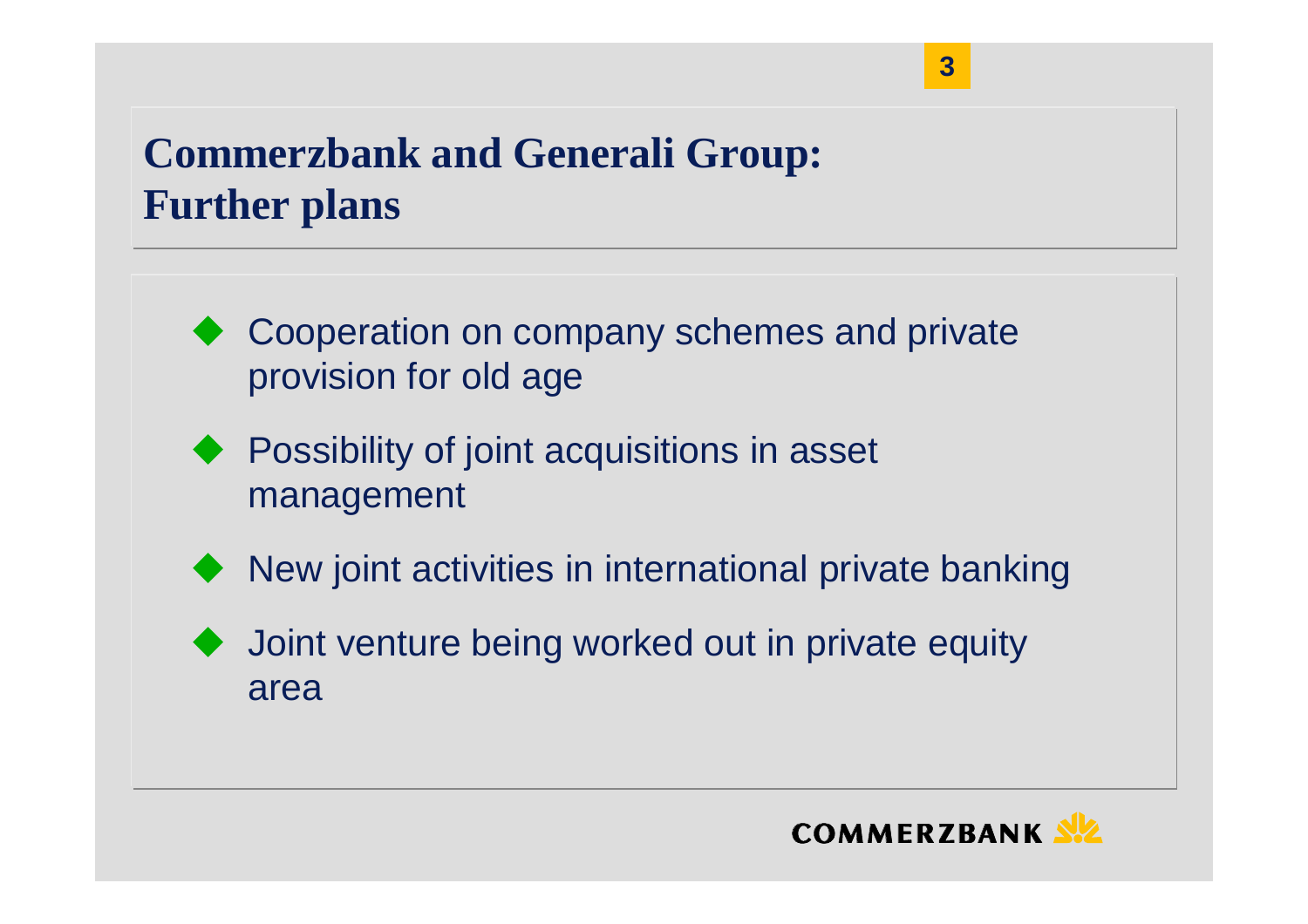## **Reasons for Commerzbank's capital increase**

necessary for far-reaching cooperation with Generali

we seek the status of a Financial Holding Company

 $→$  **our goal: a core capital ratio of**  $\frac{3}{5}$  **6.5%** 

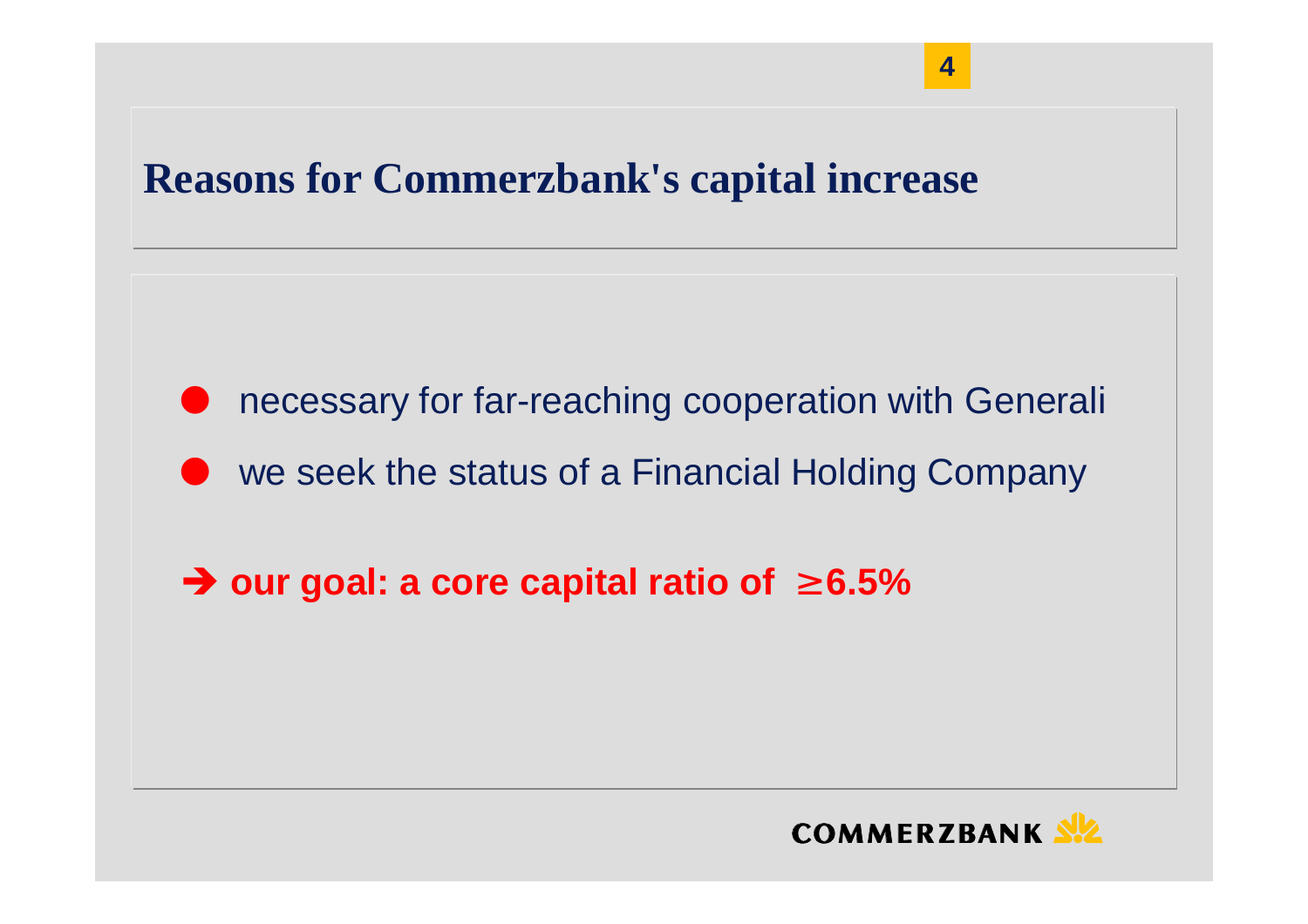

## **The new strategic approach**



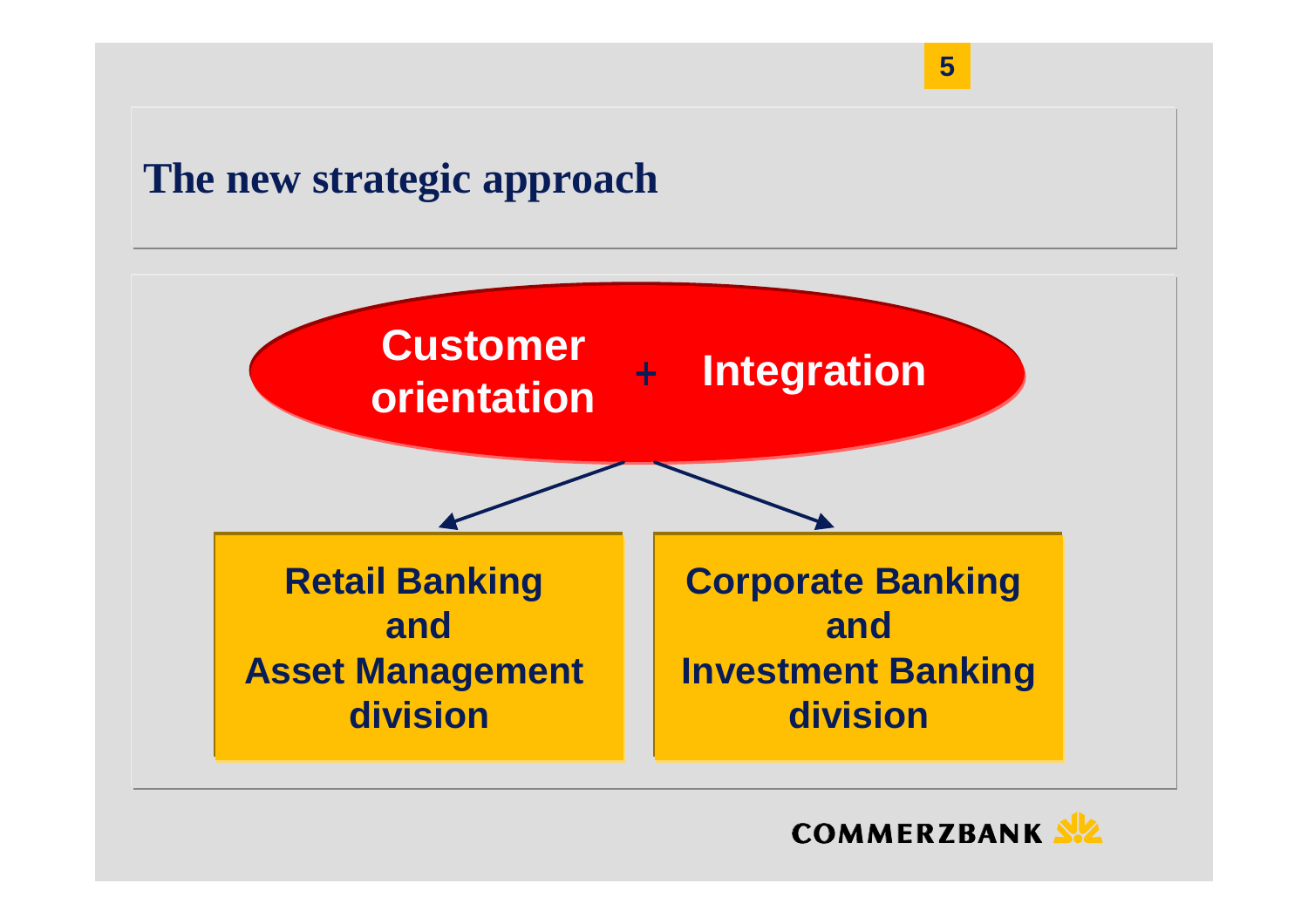

## **The tasks that lie ahead of us:**

◆ Examination and possibly expansion of critical mass in core areas of business

- $\blacklozenge$  Implementation of new branch structure in Germany: streamlining network by up to 200 branches
- $\blacklozenge$  Critical review of international network
- $\blacklozenge$  Identification of periheral activities

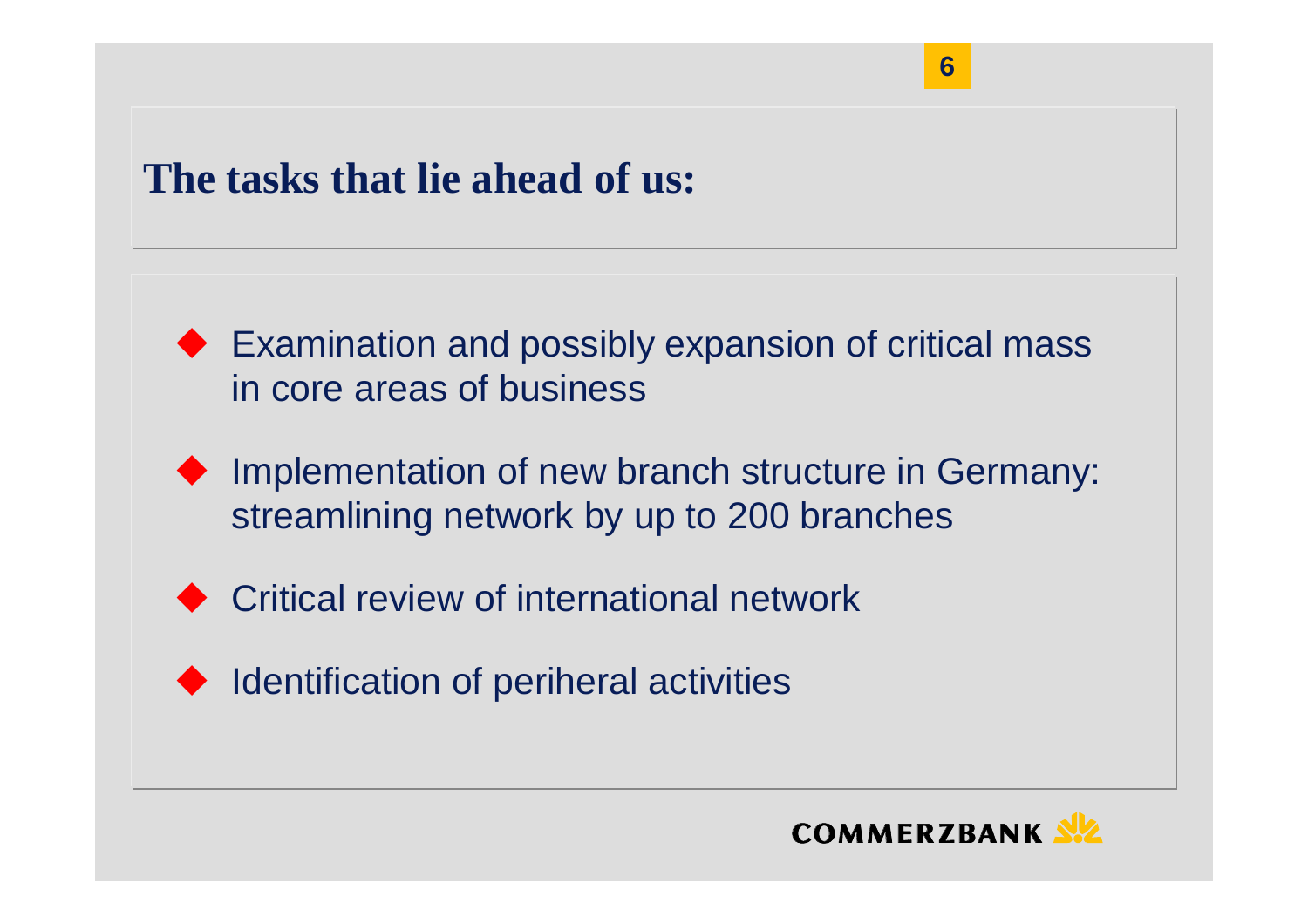## **KEB – turnaround in sight**

We are participating in the planned €200m capital increase

The conditions for it have been met:

- $\blacklozenge$  The management improvement plan has been accepted by the Financial Supervisory Commission
- ◆ The South Korean state is indirectly taking over two-thirds of the capital increase
- $\blacklozenge$  At the coming AGM, a capital writedown (one-for-two) is to be resolved

**In the medium term, KEB will achieve positive results**

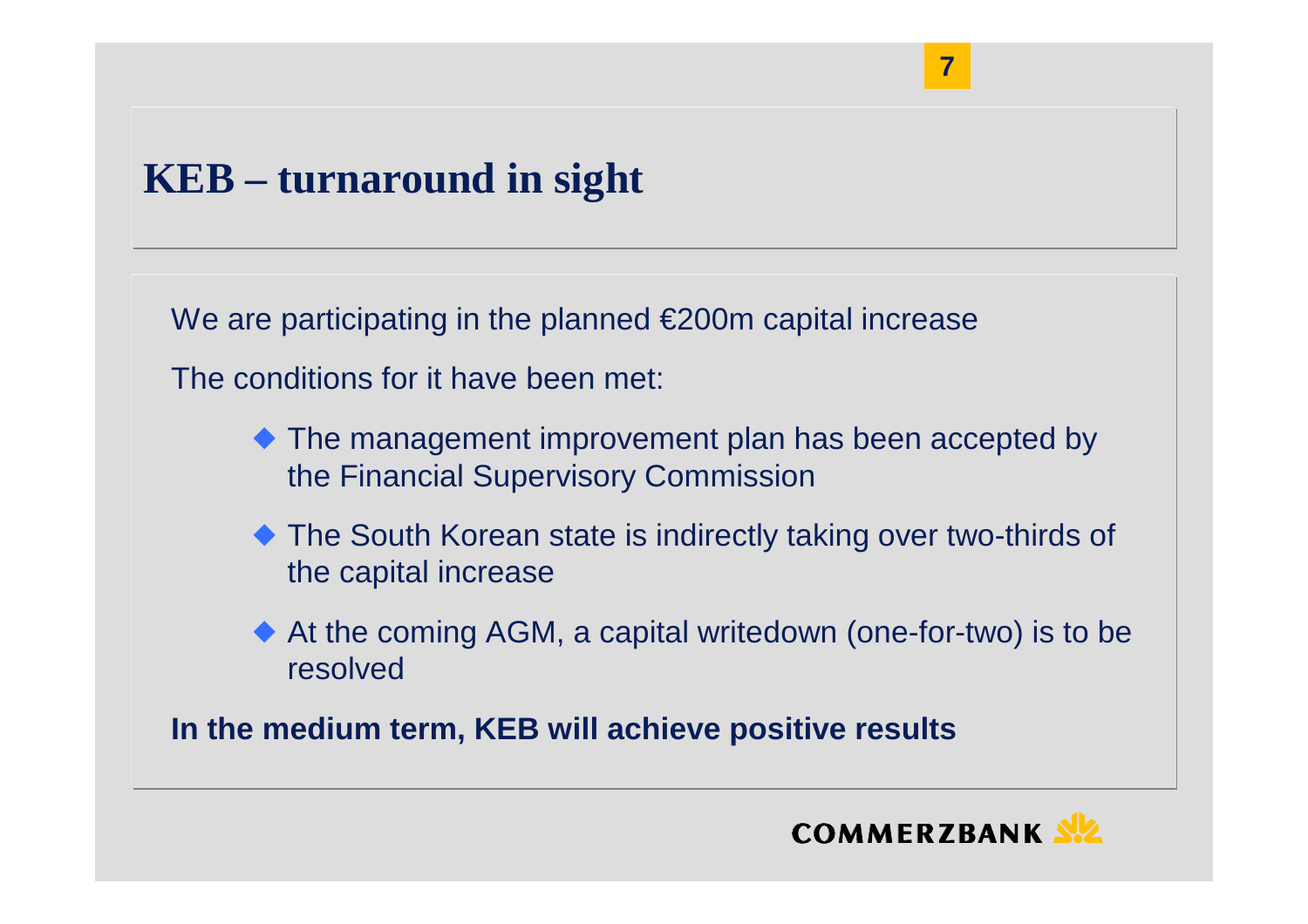## **BRE-Bank maintains successful course**

As of October 31, 2000, BRE will be fully consolidated by the Commerzbank Group.

Strong result expected this year as well, after special income items in 1999

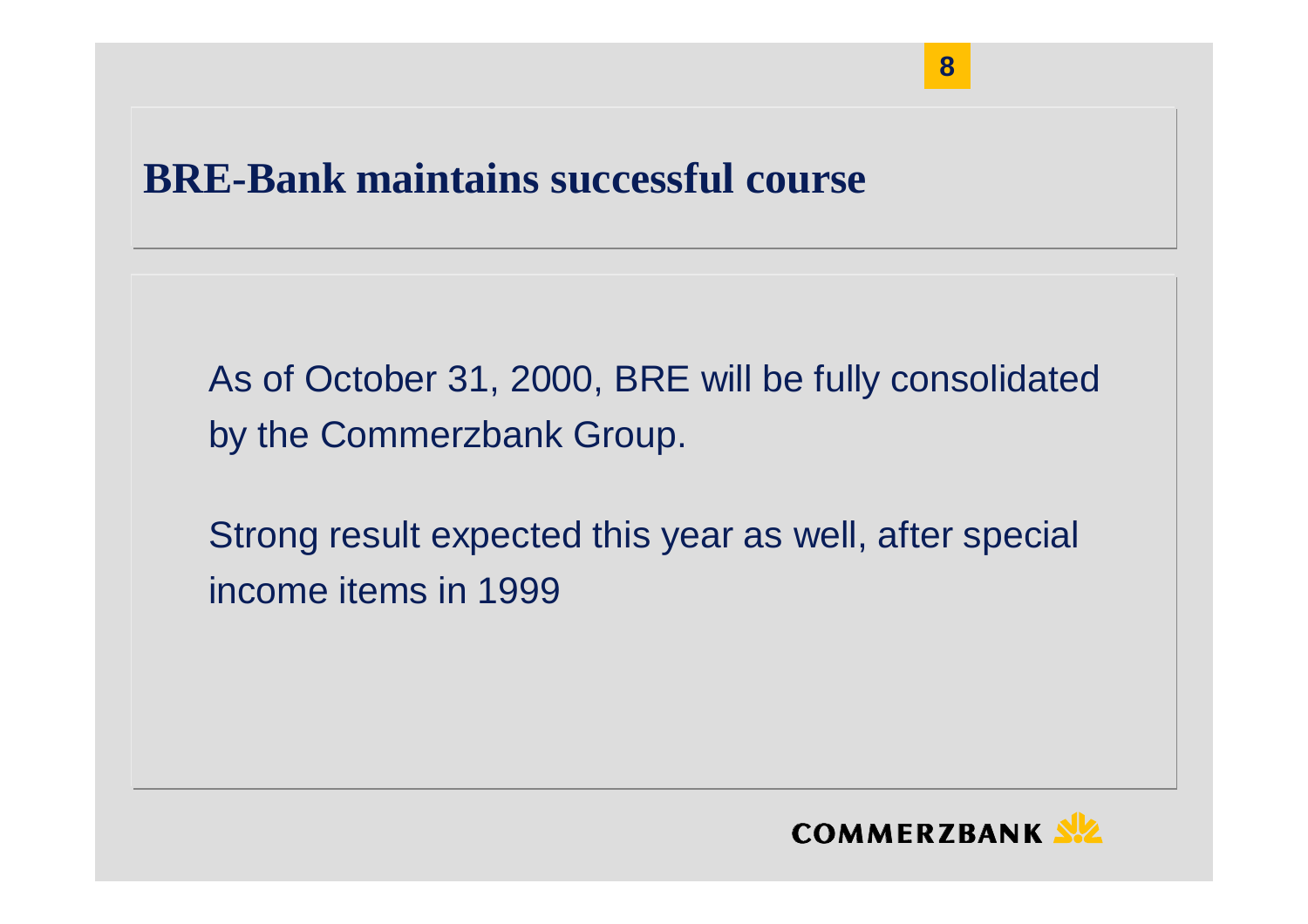### **Net interest income: earnings gained momentum in Q3** Commerzbank Group, in euro m



\*) German Commercial Code (HGB)



**9**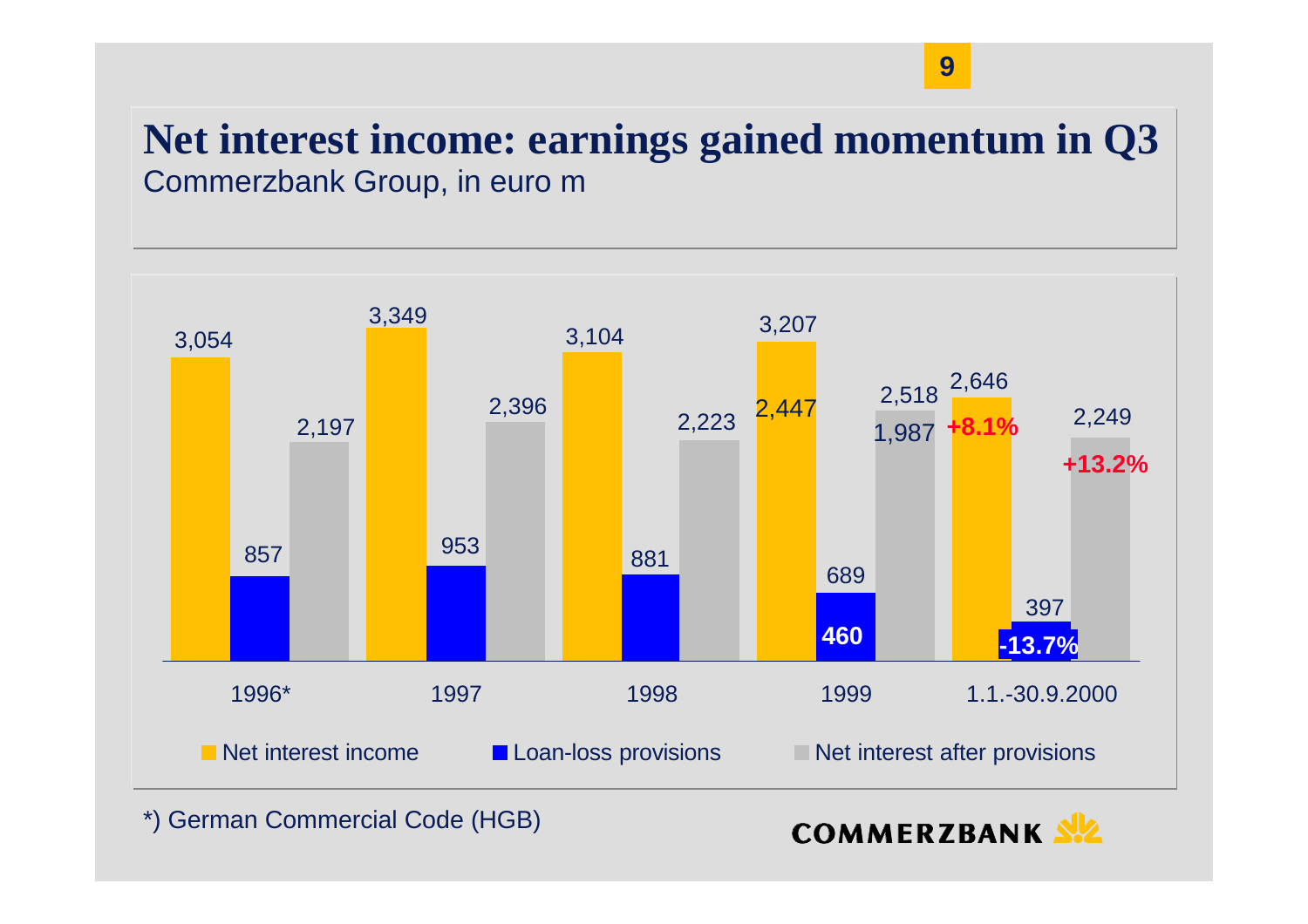## **Net commission income: investment banking powers growth**

Commerzbank Group, in euro m





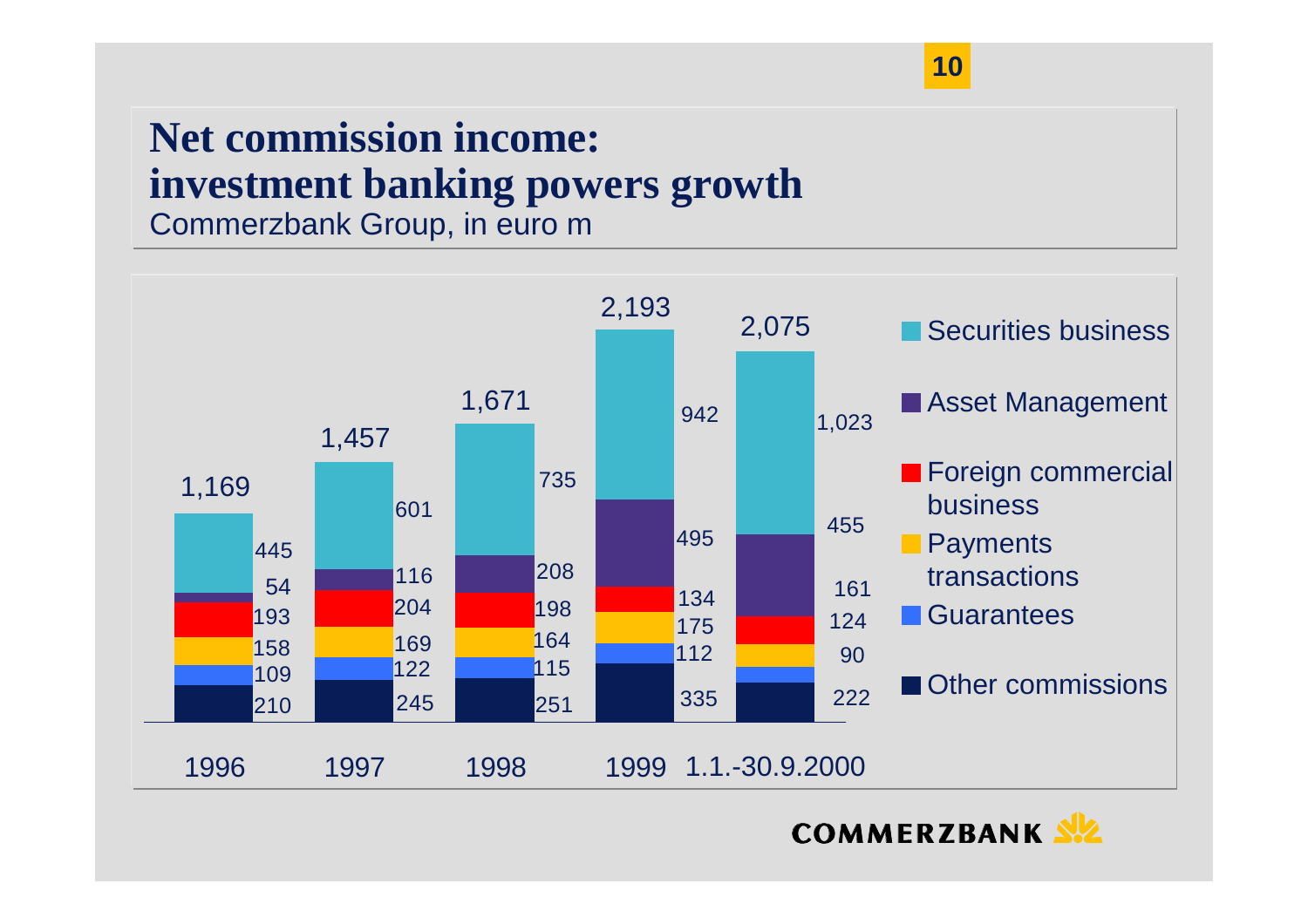

## **Trading profit: determined by equities**

Commerzbank Group, in euro m

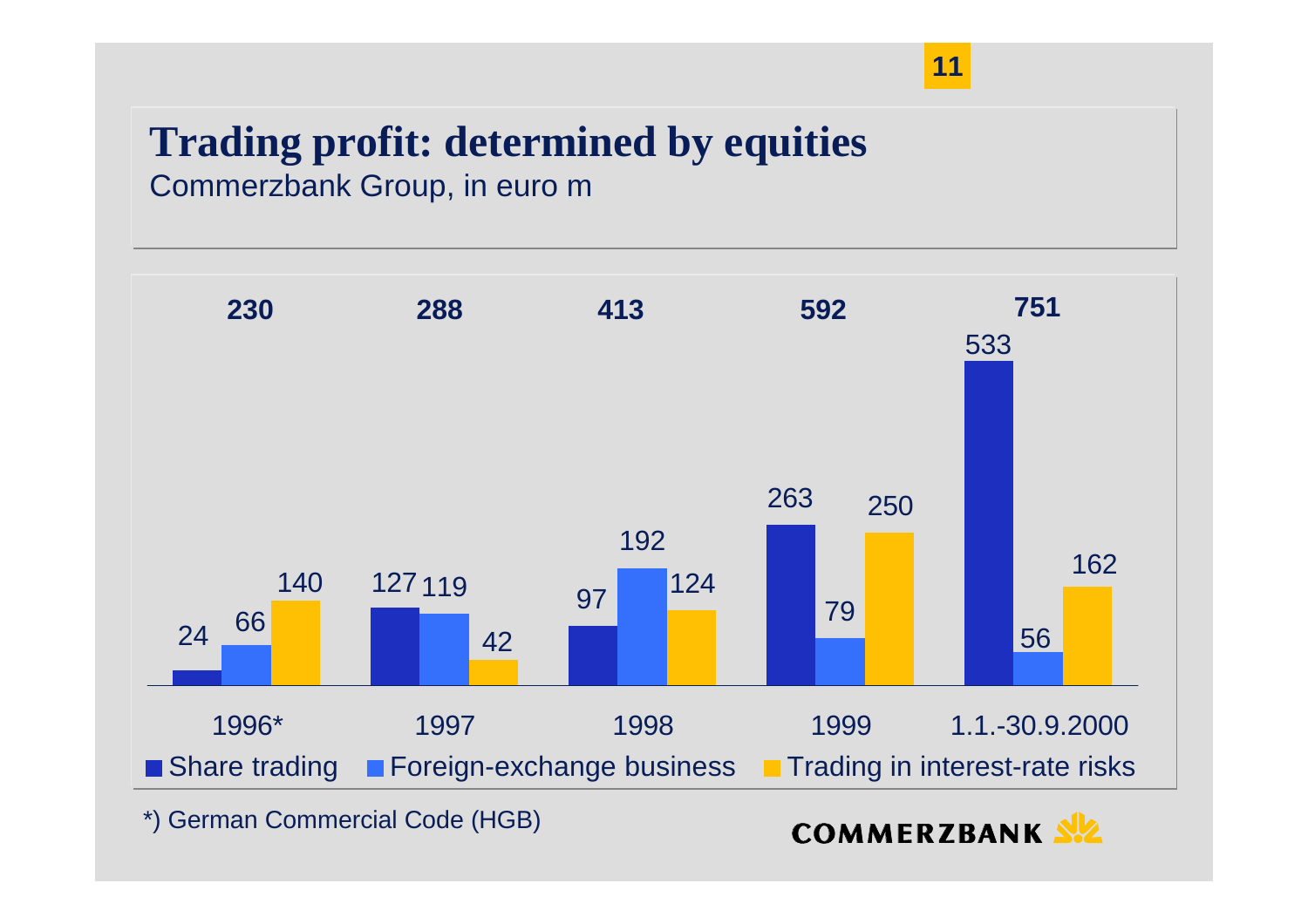## **Operating expenditure shows impact of staff recruitment**

Commerzbank Group, in euro m



\*) German Commercial Code (HGB)



**12**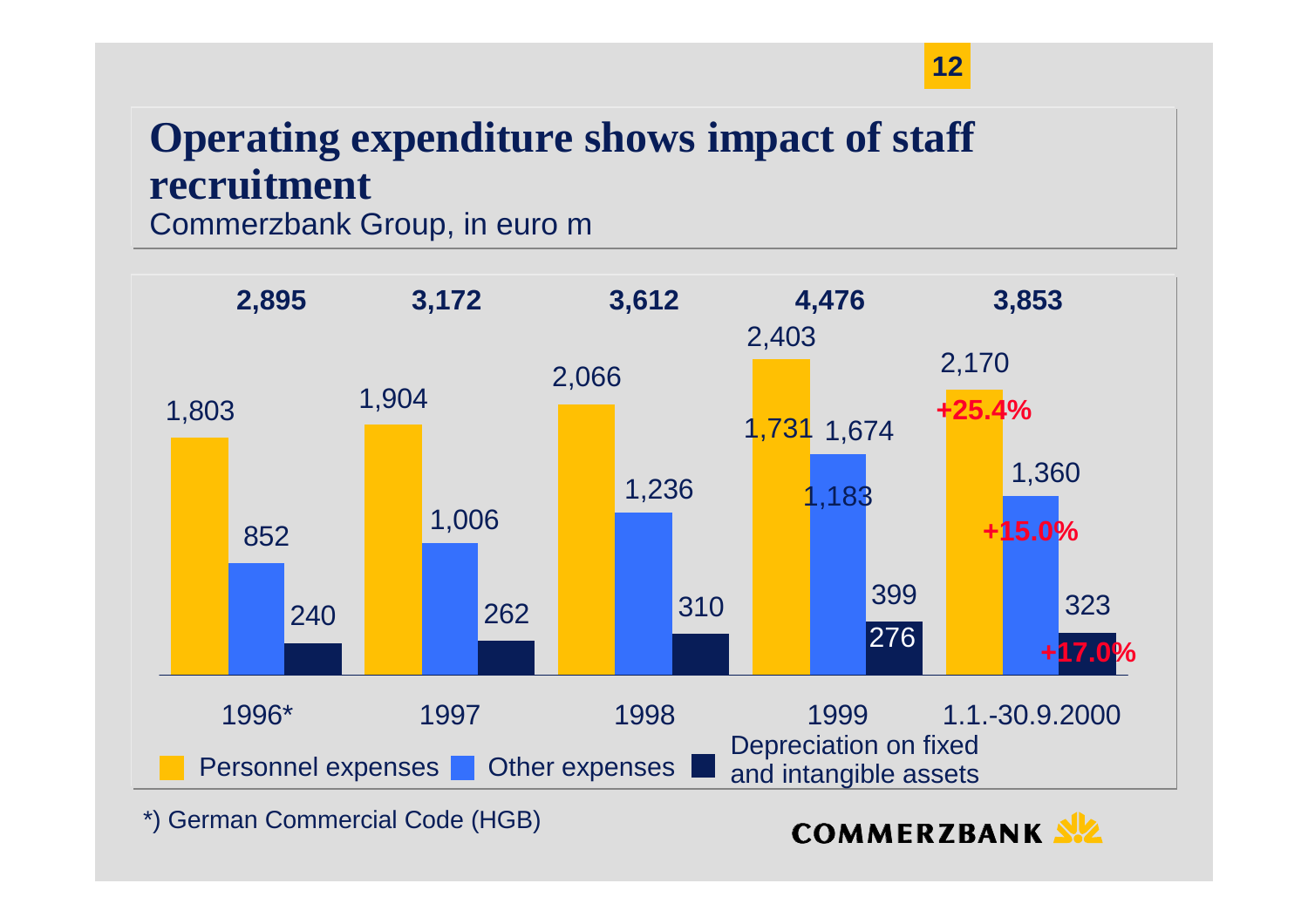## **Commerzbank Group's income statement**

|                               | 1.1.-30.9.1999 | 1.1.-30.9.2000 | <b>Change</b> |  |
|-------------------------------|----------------|----------------|---------------|--|
|                               |                | in euro m      |               |  |
| Net interest after provisions | 1,987          | 2,249          | 13.2          |  |
| Net commission income         | 1,511          | 2,075          | 37.3          |  |
| <b>Trading profit</b>         | 614            | 751            | 22.3          |  |
| <b>Financial investments</b>  | 94             | 164            | 74.5          |  |
| <b>Operating expenses</b>     | 3,190          | 3,853          | 20.8          |  |
| Other operating result        | $-5$           | 1,030          | ٠             |  |
| <b>Pre-tax profit</b>         | 1,011          | 2,416          | 139.0         |  |
| <b>Taxes on income</b>        | 332            | 931            | 180.4         |  |
| <b>After-tax profit</b>       | 679            | 1,485          | 118.7         |  |
| <b>Minority interest</b>      | $-51$          | $-47$          | $-7.8$        |  |
| <b>Net profit</b>             | 628            | 1,438          | 129.0         |  |

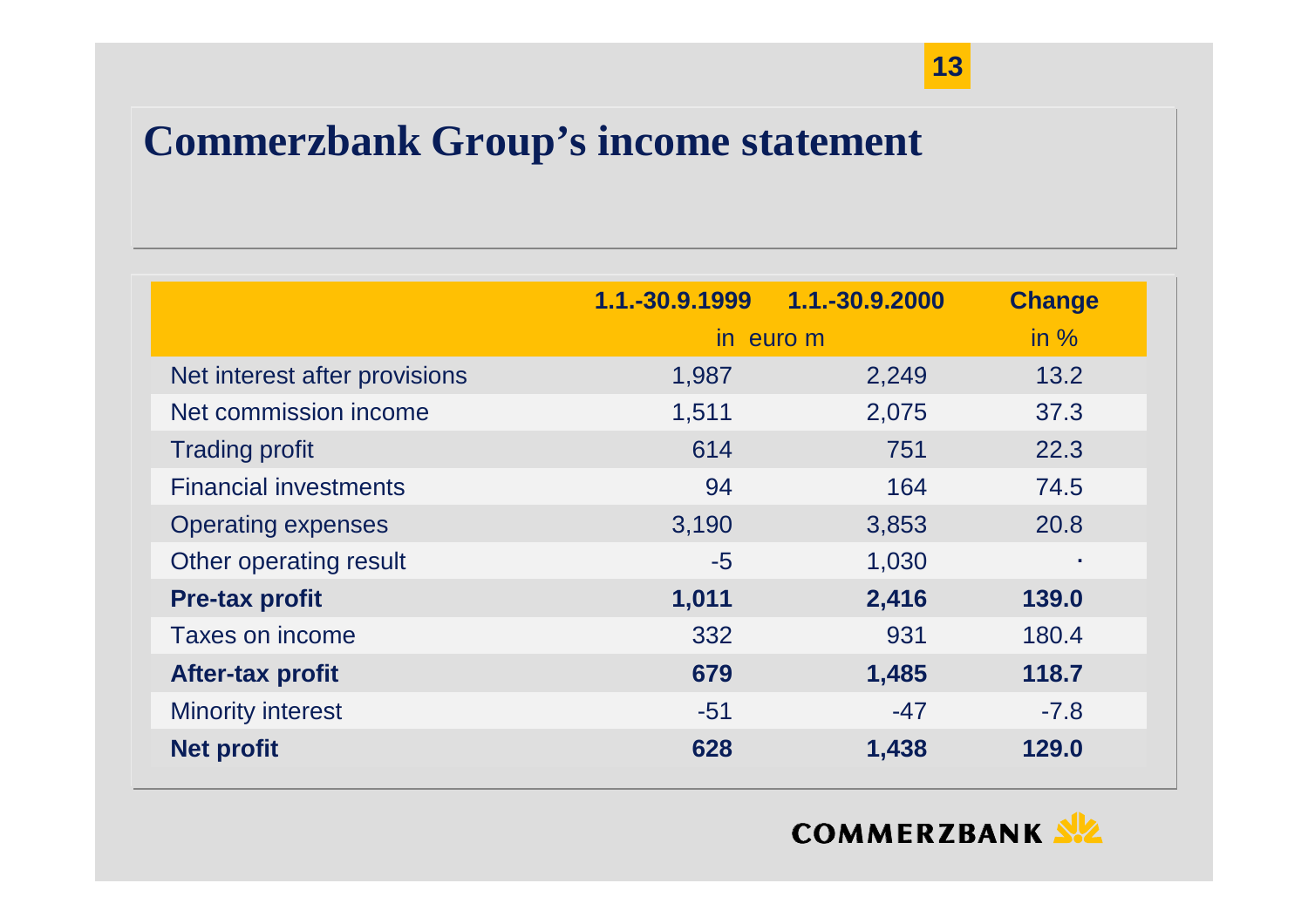## **Earnings per share – momentum of earnings unbroken**



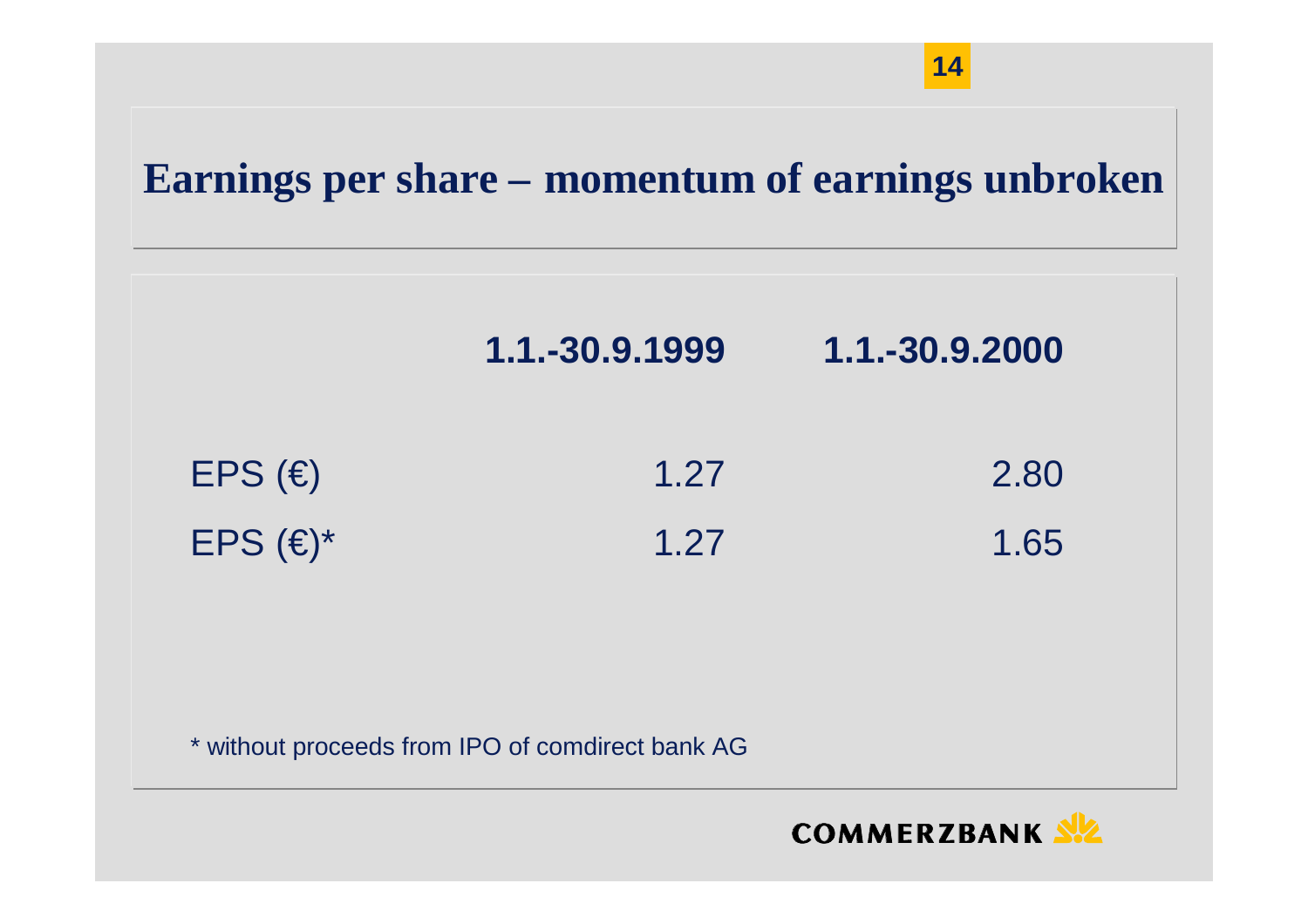# **Breakdown of results, by corporate division**

Commerzbank Group, 1.1.-30.9.2000, in euro m

|                                               | <b>Retail</b><br><b>Banking and</b><br><b>Real Estate</b> | <b>Banking and</b><br><b>Institutions</b> | <b>Corporate Investment Mortgage Others*</b><br><b>Banking</b> | <b>Banking</b> |                | <b>Total</b> |
|-----------------------------------------------|-----------------------------------------------------------|-------------------------------------------|----------------------------------------------------------------|----------------|----------------|--------------|
| Net interest income                           | 843                                                       | 1,215                                     | 115                                                            | 421            | 52             | 2,646        |
| <b>Provisions for possible</b><br>loan losses | $-98$                                                     | $-254$                                    | $-6$                                                           | $-39$          | $\overline{0}$ | $-397$       |
| Net interest income<br>after provisioning     | 745                                                       | 961                                       | 109                                                            | 382            | 52             | 1,440        |
| Net commission income                         | 995                                                       | 460                                       | 684                                                            | $-15$          | $-49$          | 2,249        |
| <b>Trading profit</b>                         | $\overline{0}$                                            | 38                                        | 791                                                            | $\overline{0}$ | $-78$          | 751          |
| <b>Result on financial</b><br>investments     | $\Omega$                                                  | 43                                        | 21                                                             | $-11$          | 111            | 164          |
| <b>Operating expenses</b>                     | 1,406                                                     | 836                                       | 1,287                                                          | 112            | 212            | 3,853        |
| Other operating result                        | 898                                                       | 3                                         | $-31$                                                          | 7              | 153            | 1,030        |
| <b>Pre-tax profit</b>                         | 1,232                                                     | 669                                       | 287                                                            | 251            | $-23$          | 2,416        |

\*) Group management/others and consolidation

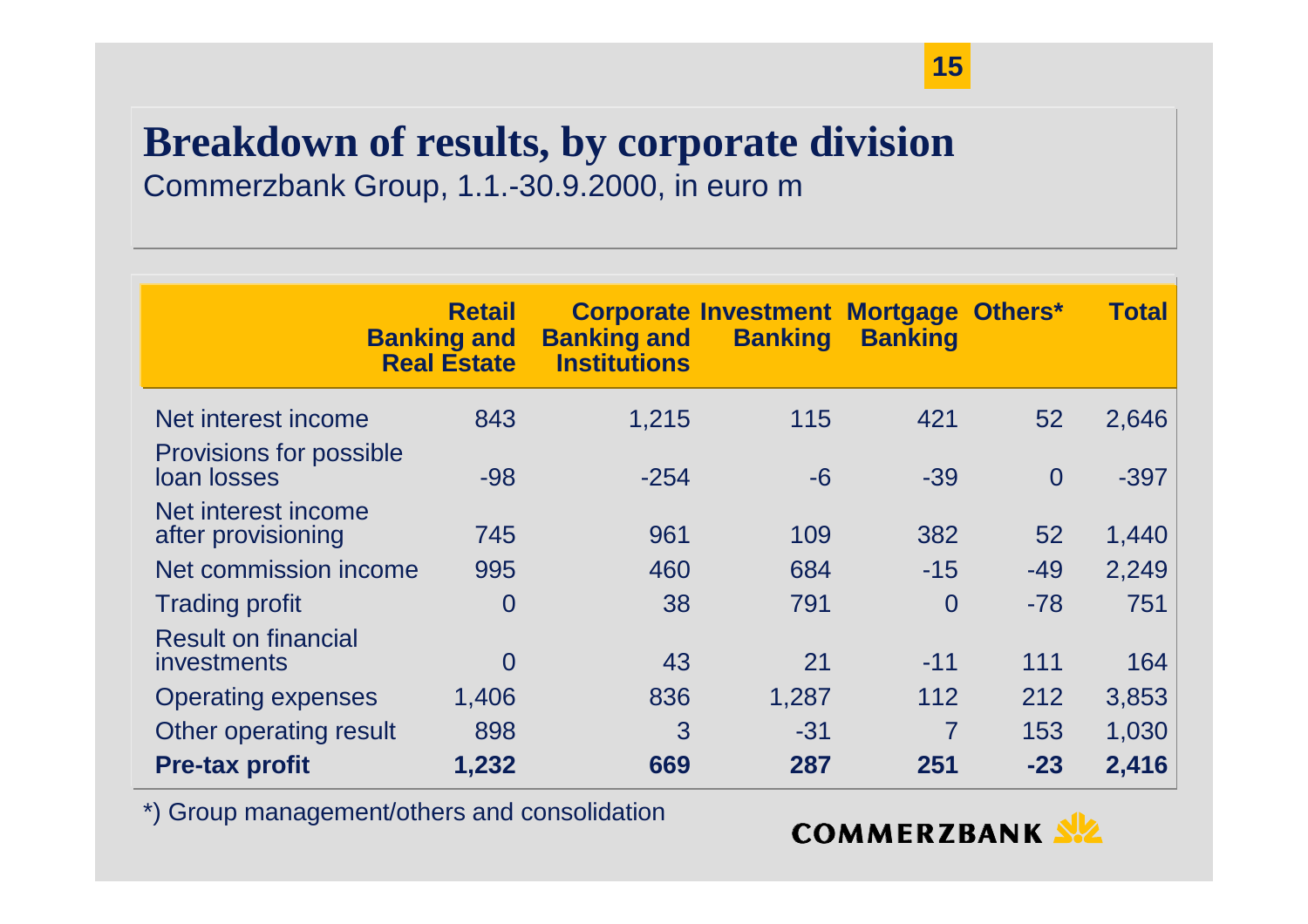### **Commerzbank: Top Rankings and Awards**

Bank of the year 2000 for Germany *The Banker, Sept. 2000* Best foreign bank in South Africa *Euromoney, July 2000* Commerzbank Securities: Top Rising Star 1999 *Primark Extel Survey* No. 1 in European IPOs (by deals); No. 3 by value (Jan.-Sept. 2000) (up from 35th place in 1998) No. 2 for European stock analyst (for predictions) *AQ First Call, July 2000* comdirect: Best Online-Broker in Europe *Blue Sky International*

BRE: Best domestic bank in Poland *Euromoney, July 2000*

*July and Oct. 2000*

*(1998 + 1999 as well)*